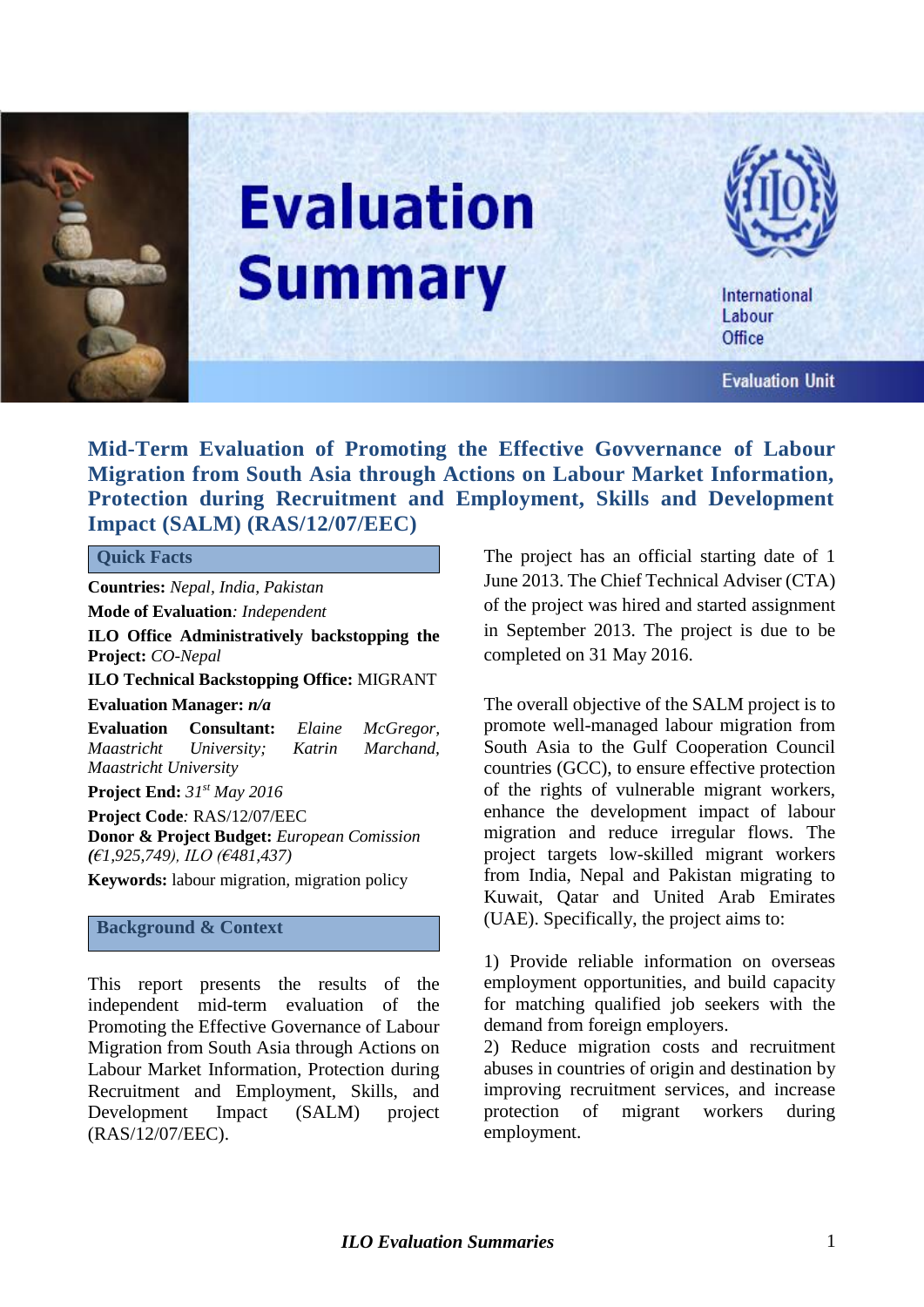3) Enhance training, portability of skills for outgoing and returning migrant workers, and to promote the development impact of migration.

The action of the project is centred on six strategic pillars including generation of labour market information; promotion of safe migration; improvement of recruitment services; protection in employment; improvement of training and portability of skills; and facilitation of migration and development (specific to Nepal).

## **Purpose, scope and clients of the evaluation**

The purpose of the mid-term evaluation is to draw lessons from the implementation of the project with a view to assessing whether the project goals and objectives are still relevant. Based on this, the evaluation assessed to what extent the project is on track to reach its objectives and targets and provide recommendations for improvements. The midterm evaluation was conducted in accordance with ILO standard policies and procedures. The ILO adheres to the United Nations system's evaluation norms and standards as well as to the OECD/DAC Evaluation Quality Standards.

#### **Methodology of evaluation**

The methodological approach was qualitative in nature: primarily comprising of 1) desk research; and 2) qualitative interviews and focus groups. The evaluators conducted fieldwork in India (23-26 March), Pakistan (24- 27 March) and Nepal (30 March-1 April). In total 57 interviews/focus groups took place with 76 individuals representing a variety of stakeholders.

## **Main Findings & Conclusions**

## **Relevance and strategic fit of the intervention**

The project is highly relevant and fits strategically within the work of ILO at the national, regional and global level. The project is in alignment with the ILO Multilateral Framework on Labour Migration's relevant principles and guidelines. At a global level the project feeds into ILO's P&B outcome on labour migration (Outcome 7) and into ILO's new strategic framework (Outcome 9). The project is also of relevance to the Fair Migration Agenda, and has clear and concrete contributions to make in the realization of the Fair Recruitment Initiative.

## **Validity of intervention design**

The overall objective of the project is clearly stated and the specific objectives clearly identify areas where interventions could contribute. The project is clearly tackling relevant issues that are of national, regional and global importance. The specific objectives identify some of the challenges faced by migrant workers such as information asymmetry, migration costs, employer abuse and a lack of recognition of skills obtained, either in the country of destination or upon return; all of which can put migrant workers in vulnerable positions where they are subject to exploitation. All of these challenges can reduce the development potential of migration for the migrant workers and their families.

#### **Intervention progress and effectiveness**

Despite a fairly slow start, the project is picking up momentum and it is anticipated that all pillars of the project will be tackled in at least one of the project countries. The majority of activities thus far have focused on knowledge generation and capacity building. However, it is also clearly the intention of the project to ensure that the knowledge generated and the capacity built leads to policy development and direct services that contributes towards the promotion of safe migration for migrant workers. The focus on the remainder of the project will inevitably fall more into the area of direct service provision, and in particular, attention should be placed on getting the Migrant Resource Centres (MRCs) operational, or, discussing alternative options for the project should the MRC be blocked by decision makers in Pakistan and/or India. Pre-departure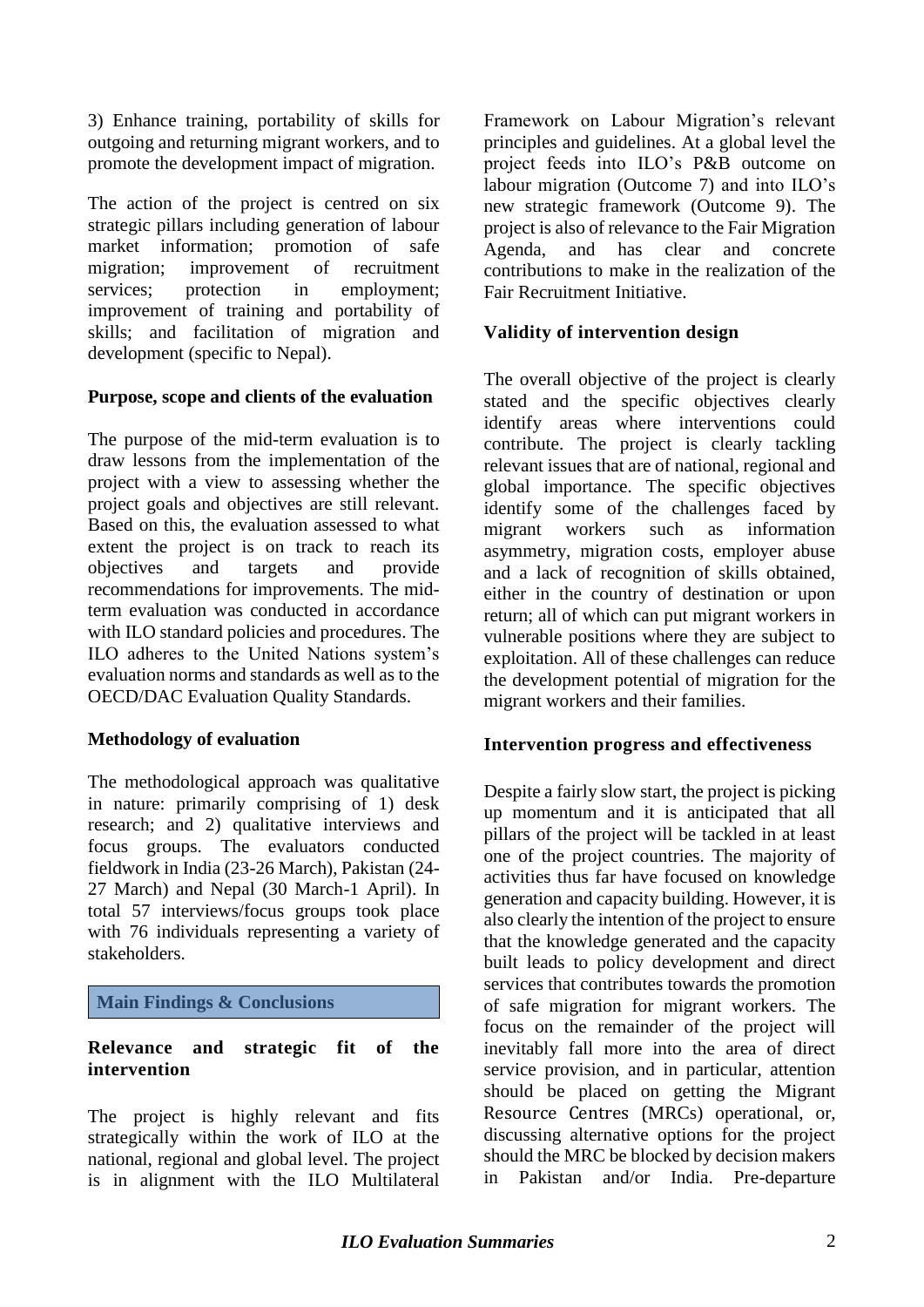orientation courses, and further advancing the discussion of rating mechanisms for recruitment agencies should also be prioritised. The access to justice study, which is currently in its inception phase, should help to inform many of these activities. The same is true of the migration and development study underway in Nepal.

## **Efficiency of resource use**

While the project objectives are ambitious for the resources allocated, the achievements of the project to date demonstrate prudent and efficient resource use. The project has pursed synergies with other ILO projects (TRIANGLE, MAGNET, WiF, DWAB) as well as with other international organisations (IOM, ICMPD) and funders (GIZ, SDC). Cost savings have allowed the project to pursue other areas of relevance for project partners.The project has also made efforts to ensure that efforts are not duplicated.

#### **Effectiveness of management arrangements**

The majority of respondents were very positive about the project staff and their ability to take flexible and pragmatic decisions that reflected the challenges facing each of the partners. Communication was rated particularly highly with project staff described as available and responsive. Other ILO staff technically backstopping the project also spoke favourably about the project staff and did not identify any major challenges that could be attributed directly to project staff.

#### **Impact orientation and sustainability of the intervention**

There is no doubt that work on the protection of labour migrants from India, Nepal and Pakistan predate SALM and will continue after SALM. However, it is too early to judge how sustainable the project output will be.

#### **Recommendations & Lessons Learned**

Just weeks after the implementation of the midterm evaluation, on 25 April 2015, a devastating earthquake measuring 7.8 on the Richter scale hit Nepal causing massive damage, displacement and loss of life in Kathmandu Valley. The recommendations of the mid-term should be viewed in this light.

In light of the evaluation, the following recommendations are made:

## *To the Project Team:*

1. The project document should be refined and activities which are not feasible or no longer relevant should be discussed with the funder and omitted. Funds should be reallocated to actions with a higher likelihood of sustainability.

2. Activities that not have not yet started should be initiated.

3. The contribution of the project to regional processes should be more visable in reporting documents.

4. A lack of awareness of project activities across project sites was reported in India and Pakistan. More efforts to share information could be promoted.

5. An admin assistant should be appointed without further delay in India to avoid further delays in India.

6. The project team should develop a clear enumeration strategy to record the number of migrants that have benefited from the range of services and products implemented by the project. Where possible these numbers should be disaggregated by gender, age, education level, occupation, country of origin, country of residence, nature of support received and by whom.

7. Discussions regarding a Phase II project should be further developed. Projects which require the implementation of activities in countries of destination should consider project staff allocated in those countries.